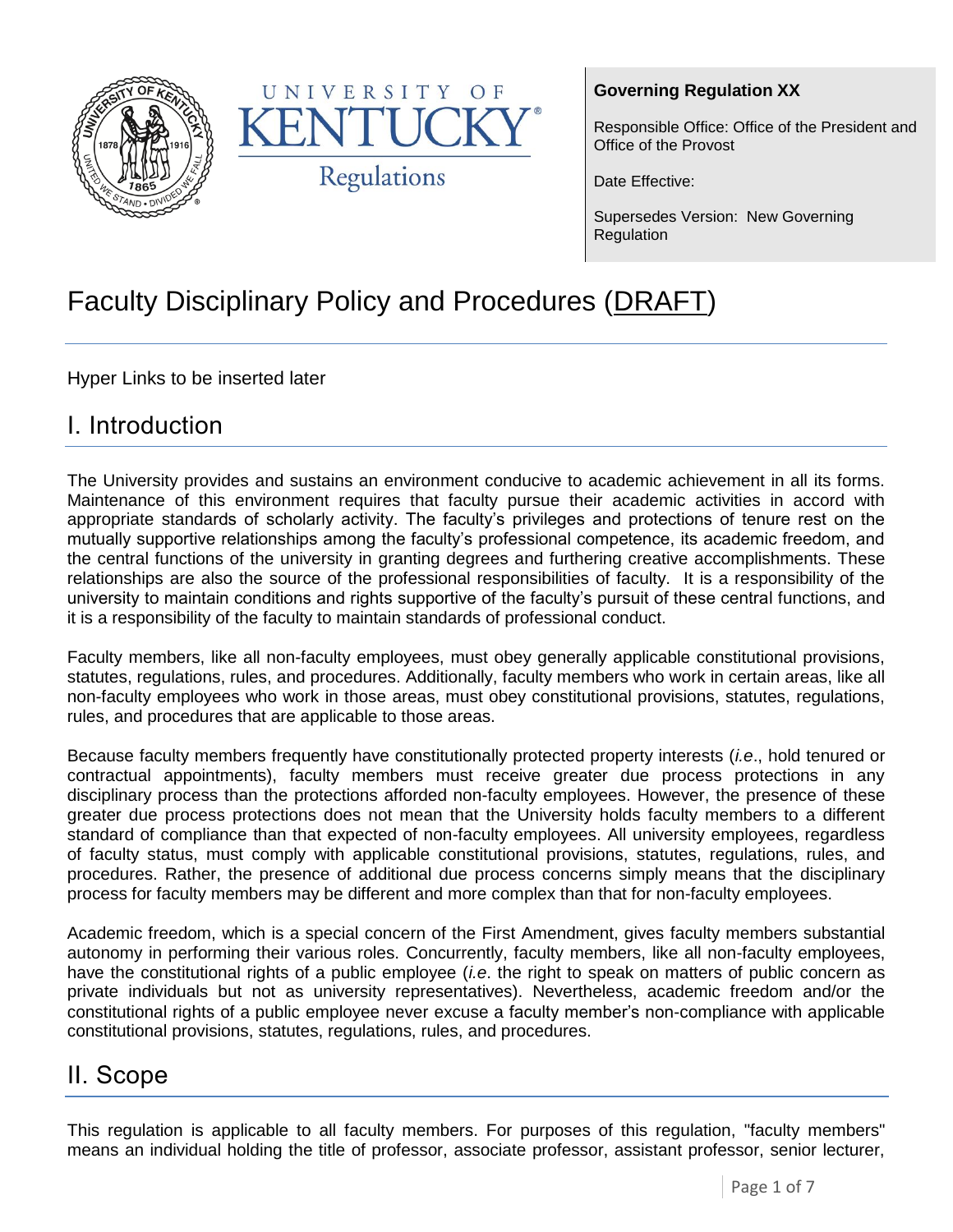lecturer, and any other title with responsibilities comparable to the aforementioned titles. This definition applies to faculty regardless of their title series appointment, their distribution of effort agreement, any administrative appointments in addition to faculty academic appointments, standing as tenured or nontenured, visiting or permanent, emeritus or active, and full-time or part-time status. The definition of university faculty in this regulation is broader than the definition of faculty in other regulations and in HR Policy 4.0.

This regulation does not apply to faculty performance review or expectations for scholarly activity for purposes of appointment, reappointment, promotion, and tenure. Faculty performance review and expectations for scholarly activity are covered in other Administrative Regulations (AR), as well as regulations that describe for each title series the expected activities and criteria for promotion and tenure regular, extension, special, research, clinical, etc.

This regulation is separate and distinct from independent proceedings of enforcement of rights and responsibilities that arise under the Joint Commission mandated UK HealthCare Medical Staff By-laws, the federally mandated University's research misconduct policy, or the federally mandated Title IX Sexual Assault procedures. Faculty members who are subject to disciplinary proceedings under these procedures may be subjected to additional disciplinary proceedings under this regulation.

This regulation also does not describe the proceedings for the revocation of tenure or for the termination of academic appointments of faculty members who do not have tenure.

### III. Entities Affected

This regulation will apply to all faculty members as defined in this regulation.

### IV. Procedures

The following procedures govern the handling of unacceptable conduct by a faculty member.

For purposes of computing deadlines under these procedures, if the deadline falls on a Sunday, Monday, university-recognized holiday or day when the University's Office of the President is closed, the deadline is automatically extended to the next day when the University's Office of the President is open.

#### A. Allegations

Any person may make a complaint against a faculty member by making allegations to the chair of a faculty member's department or the Dean of the faculty member's college or to an appropriate university official. Additionally, routine university operations, such as audits or compliance reviews, may result in allegations against a faculty member.

In the event of either allegations reported initially to a chair and subsequently to a Dean or allegations reported directly to a Dean, the Dean must inform the General Counsel. In consultation with the General Counsel, the Dean and the General Counsel will determine (1) whether an investigation should be conducted, and (2) if so, the appropriate university office(s) to conduct an investigation. The context of the allegation will dictate the time at which the accused faculty member is informed of the allegation. For purposes of this regulation, a dean may designate an appropriate associate dean and the General Counsel may designate an associate counsel or non-university counsel retained by the General Counsel to handle the allegation.

#### B. University Investigation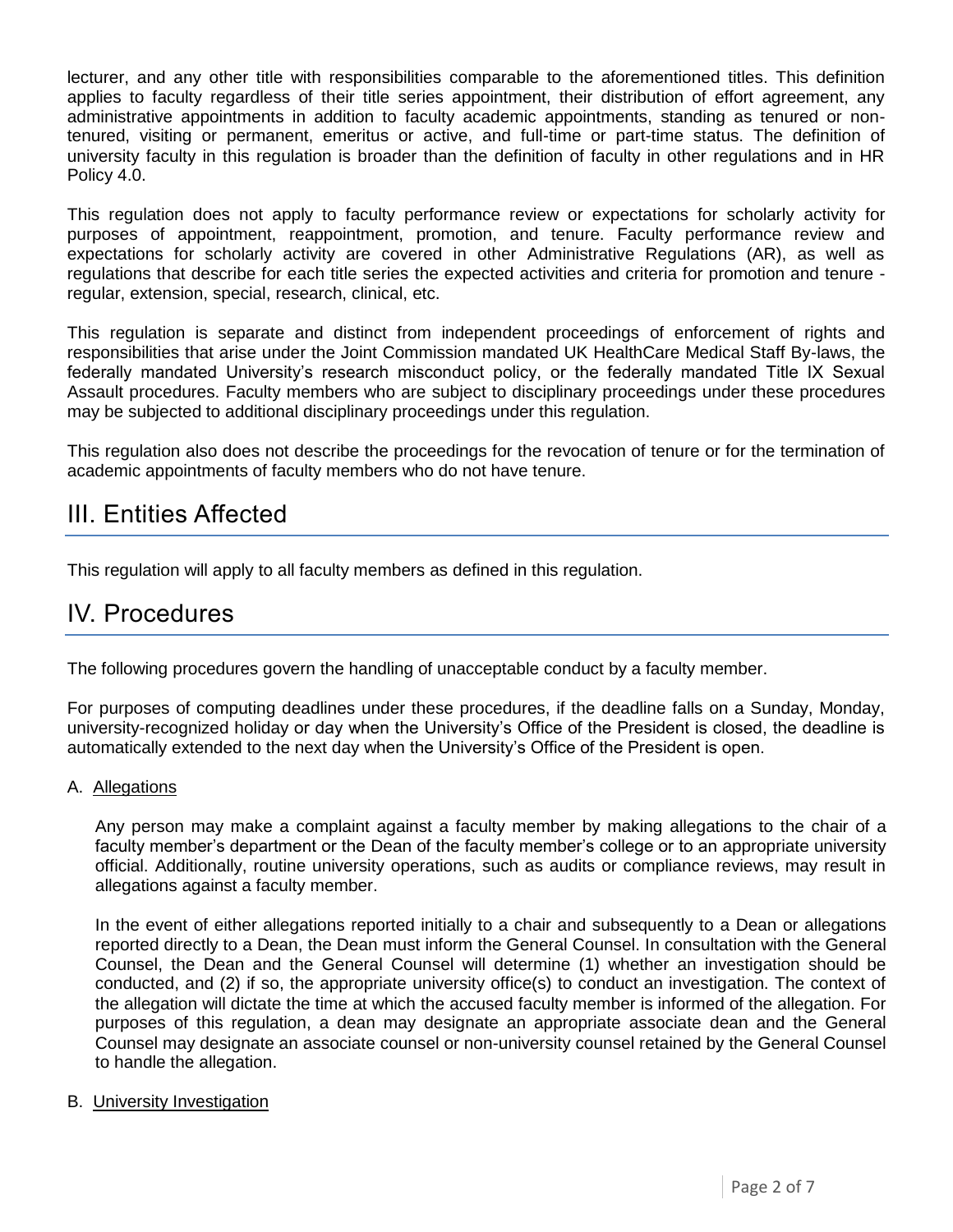Depending on the nature of the allegation, the appropriate university office(s) (*e.g*., Institutional Equity and Equal Opportunity, Internal Audit, UK HealthCare Corporate Compliance, UK Police, UK Athletics Compliance, Office of Legal Counsel, etc.) will conduct the investigation. The report will include findings of fact, a conclusion as to whether a violation occurred, and, if a violation did occur, a non-binding recommendation regarding disciplinary action (*i.e.,* sanctions). The Office(s) conducting the investigation will submit the investigation report to the General Counsel. The General Counsel will transmit the report to the Complainant (if known) and the Dean of the faculty member's college. If an investigation finds nothing to support an allegation, the General Counsel will transmit these findings to the Dean, the Complainant (if known), and the accused faculty member.

Trivial allegations against a faculty member, particularly by a member of the University community, may rise to the level of harassment and bring the Complainant under scrutiny as delineated in these regulations.

#### C. Notification and Mediation

- 1. If the report indicates a violation has occurred, the Dean will notify the faculty member as soon as feasible and preferably within one (1) day. The Dean will provide the faculty member with an opportunity to review the investigation report. The faculty member may submit a written response to the Dean and General Counsel within seven (7) days of notification by the Dean. The Dean may extend this response period by an additional seven (7) days on oral or written request by the faculty member.
- 2. The Dean will schedule a meeting with the faculty member and the faculty member's chair, which will be held within twenty-one (21) days of the Dean's notification to the faculty member. The purpose of the meeting is for the Dean, the chair and the faculty member to attempt to reach an agreement as to whether a violation occurred and, if so, an appropriate sanction. In cases where the faculty member elects to have personal legal counsel at the meeting(s) with the Dean and chair, an attorney from the Office of Legal Counsel must also be present. It is to be hoped that the majority of cases will be resolved at this stage through mediation.
- 3. Sanctions are defined, for the purposes of this entire document, as the following:
	- Verbal reprimand
	- Written censure
	- Restitution to the University for actual monetary damage suffered by the University through misuse or unauthorized use of University property
	- Loss of specific privileges including, but not limited to, loss of access to University Pro-Card or travel funds
	- Removal from supervisory role and loss of title associated with that role
	- Reduction in salary for a fixed period of time
	- Demotion in rank, but only if promotion was based on a fraudulent dossier
	- Suspension with or without pay for a fixed period of time
	- Relocation and/or loss of space currently occupied by the faculty member
	- Denial or curtailment of emeritus status, if applicable
	- Recommending to the President and Board of Trustees that the faculty member in question be dismissed from the employ of the University
- 4. If the issue is resolved during the meeting/mediation, the Dean will notify the General Counsel. The General Counsel must approve any proposed agreement before its implementation.
- 5. If the Dean and faculty member fail to reach an agreement during the meeting as to whether a violation occurred, the matter is referred to a Faculty Inquiry Panel. The Dean will notify the General Counsel that no agreement was reached on whether or not a violation occurred. The General Counsel will then initiate the process leading to the selection of a Faculty Inquiry Panel by contacting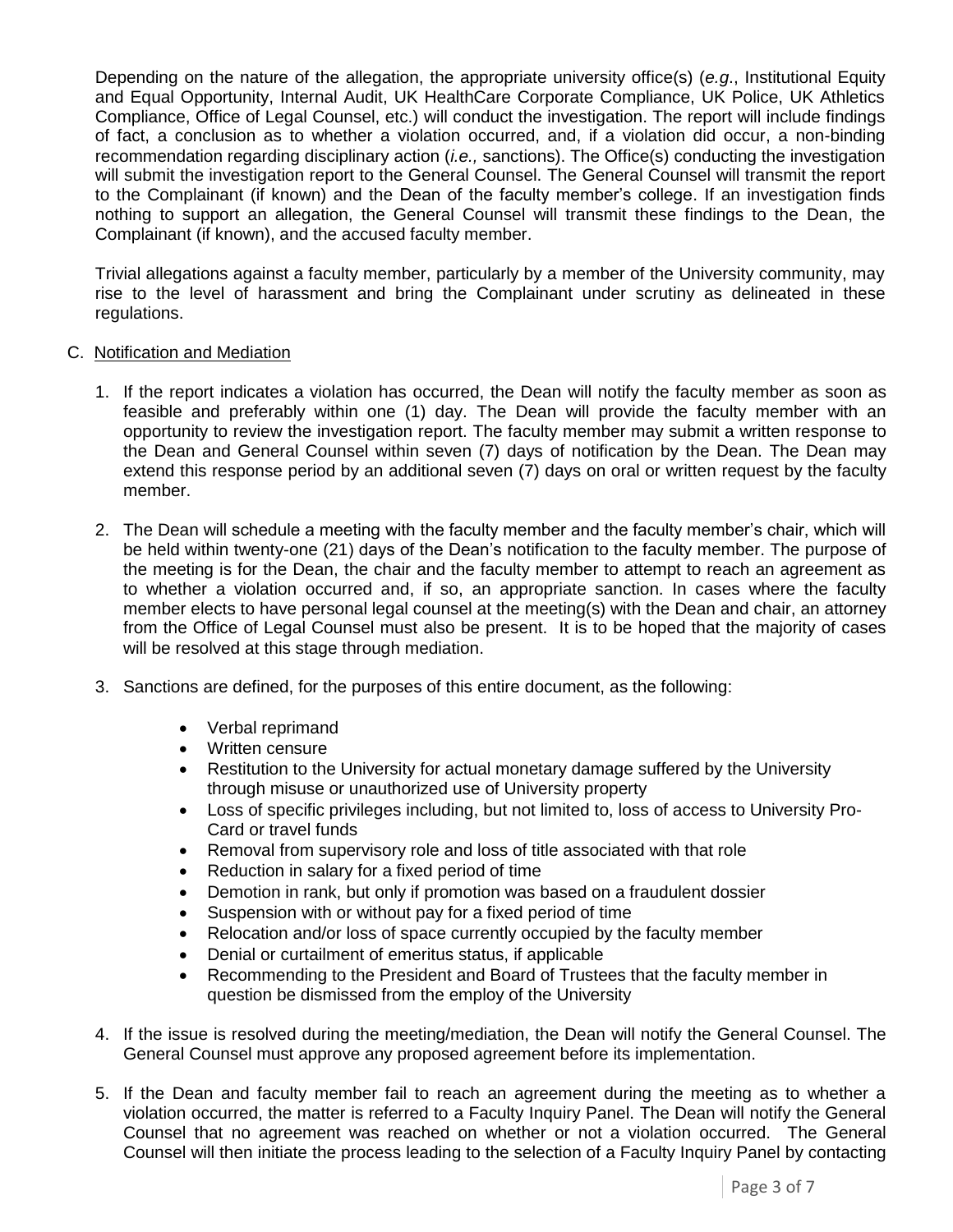the Chair of the University Senate Council.

6. If the Dean and the faculty member agree that a violation occurred but disagree on the appropriate sanction, the issue of sanction will be referred to the Provost, who will decide an appropriate sanction within seven (7) days. As described below, the faculty member may appeal the Provost's decision.

#### D. Selection of the Faculty Disciplinary Panel Pool

- 1. After seeking nominations from the University Senate, the University Senate Council will provide the President with the names of at least twenty-five (25) faculty members eligible to serve in the Faculty Disciplinary Panel Pool. Efforts will be made by the University Senate Council to ensure that the Faculty Disciplinary Panel Pool includes [1] at least one tenured faculty member from each college and [2] at least one untenured faculty member from each of the Clinical and Research Title Series at the rank of professor or associate professor.
- 2. The President appoints the members of the Faculty Disciplinary Panel Pool from nominations submitted by the University Senate Council.

#### E. Faculty Inquiry Panel

- 1. The Faculty Inquiry Panel is a three-person panel comprised of (1) one tenured faculty member selected at random by a uniform random number generator from the Faculty Disciplinary Hearing Panel Pool (See Section E. below); (2) the Vice-President for Human Resources or a designee; and (3) an associate provost selected by the Provost. The rationale for the panel member from Human Resources is to ensure a balance in evaluating cases involving faculty *versus* those involving staff, and the rationale for the associate provost is to ensure a balance in evaluating cases across colleges. The General Counsel will notify the University Senate Council Chair that there is a need for a Faculty Inquiry Panel and the Chair of the University Senate Council will select a faculty member at random from the Faculty Disciplinary Hearing Panel Pool using a uniform random number generator.
- 2. The Faculty Inquiry Panel is responsible for determining whether there is probable cause to believe a violation has occurred. The Faculty Inquiry Panel is limited to a review of the initial investigation report and the faculty member's written response, if any. The Faculty Inquiry Panel may interview the faculty member, the chair and the Dean, but the Faculty Inquiry Panel may not conduct a further investigation. The Faculty Inquiry Panel may consider new findings of fact that were not considered in the original investigation and that are provided by the General Counsel.
- 3. If the Faculty Inquiry Panel, by a majority vote, finds there is probable cause to believe a violation has occurred, the case is referred to a Faculty Hearing Panel. The Faculty Inquiry Panel will send notification *via* electronic mail of this finding to the Dean, the Complainant (if known), the faculty member, and the General Counsel.
- 4. If the Faculty Inquiry Panel, by a majority vote, finds that there is no probable cause to believe a violation has occurred, the case is dismissed. The Faculty Inquiry Panel will send Notification of this finding to the Dean, the Complainant (if known), the faculty member, and the General Counsel.

#### F. Faculty Hearing Panel

1. The Faculty Hearing Panel is comprised of five (5) faculty members, who are selected at random by the Senate Council Chair from the Faculty Disciplinary Panel Pool using a uniform random number generator. Faculty members who occupy a position of administrative supervision over faculty personnel (*i.e*., individuals with greater than or equal to 50% administrative effort or individuals with an administrative assignment at the level of chair or above) are ineligible to serve in the Faculty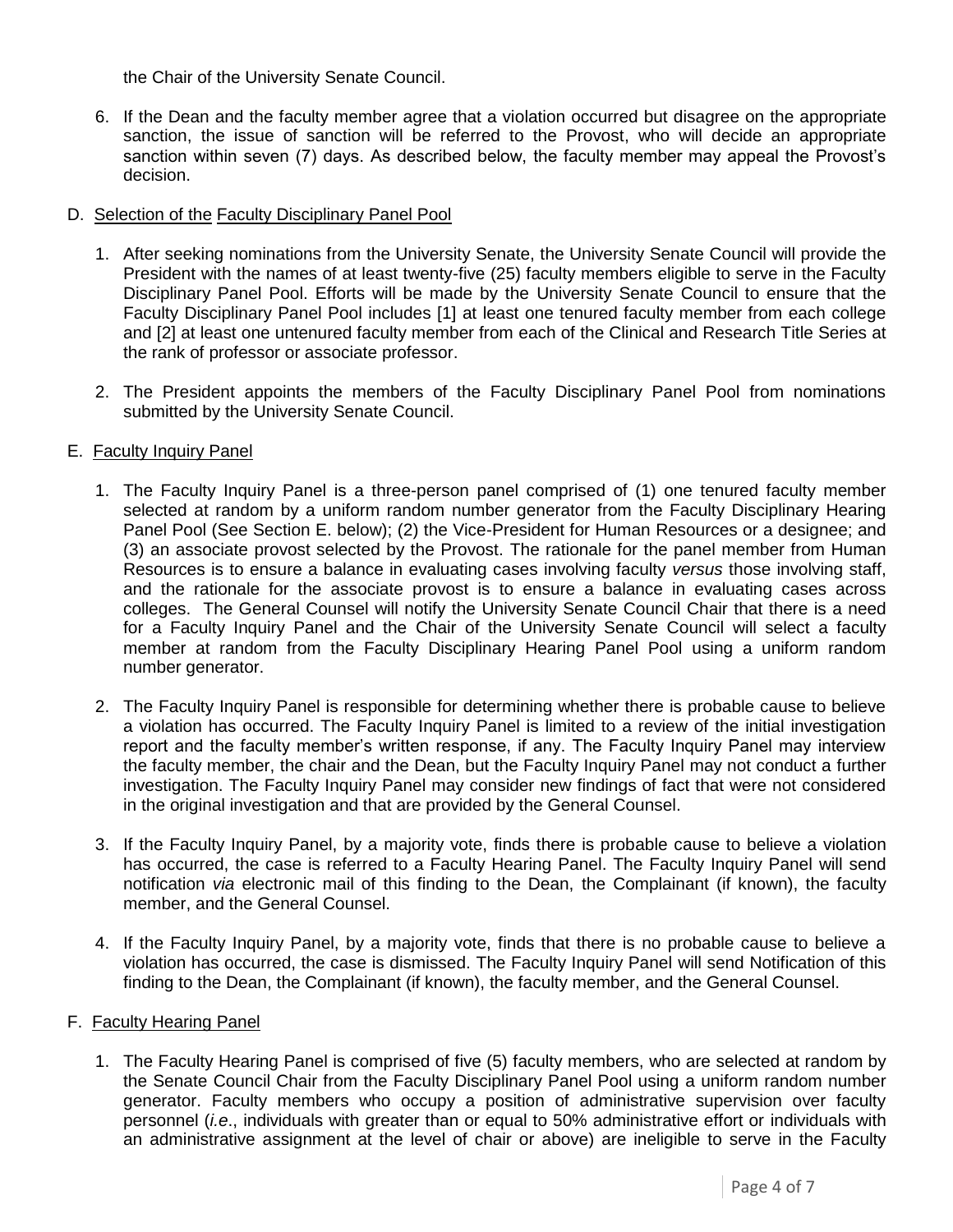Disciplinary Panel Pool. A person who served on the Faculty Inquiry Panel may not serve on the Faculty Hearing Panel in the same case. Any member of the Faculty Hearing Panel who has personal involvement or prior factual knowledge of the case (*i.e*., knowing something pertinent to the case before it occurs publicly) will recuse himself or herself. If a Faculty Hearing Panel member chooses recusal, then a new member will be chosen at random from the Pool by the Senate Council Chair using a uniform random number generator.

- 2. The General Counsel, upon receipt of a report from the Faculty Inquiry Panel that there is probable cause to believe a violation has occurred, will notify the Senate Council Chair that a Faculty Hearing Panel is needed.
- 3. The Chair of the University Senate Council will select members of the panel at random from the Faculty Disciplinary Panel Pool using a uniform random number generator. The Senate Council Chair will contact faculty members to serve on the Faculty Hearing Panel within seven (7) days of receiving notification from the General Counsel. The Chair of the University Senate Council will inform potential members of the Faculty Hearing Panel that the case involves a named faculty member in a particular college.
- 4. Once a Faculty Hearing Panel is selected, the Dean and faculty member may each exclude one member from the Panel. If either the Dean or faculty member excludes a Panel member, then the Senate Council Chair will select a new member or members at random from the Faculty Disciplinary Panel Pool using a uniform random number generator. When such exclusions occur, the seven-day period for appointing the Faculty Hearing Panel will be extended by an additional seven (7) days.
- 5. The Faculty Hearing Panel will conduct the hearing within thirty (30) days of receiving the referral unless the Provost extends the time period in extraordinary circumstances. The Dean, through a representative of the Office of Legal Counsel, will present the case against the faculty member. The accused faculty member, either *pro se* or with the assistance of an attorney, may present a defense. The parties may call witnesses, cross-examine the other party's witnesses, and present other evidence; however, as this is an administrative hearing, formal rules of evidence and procedure do not apply. The Faculty Hearing Panel may admit any evidence of probative value in determining the issues involved.
- 6. The burden of proof standard is a preponderance of evidence, (*i.e*., more likely than not). The burden of demonstrating that a violation occurred is on the representative of the Office of Legal Counsel, and the accused faculty member is presumed to be innocent.
- 7. After the hearing, the Faculty Hearing Panel will consider the evidence presented at the hearing, and issue written findings of fact and conclusions of law (*i.e*., conclusion regarding violation) within seven (7) days of the conclusion of the hearing. If a member of the Faculty Hearing Panel dissents with the majority decision, that member may submit a written explanation of his/her dissension. The Faculty Hearing Panel will send the written findings and decision to the Provost, the Dean, the Complainant (if known), the accused faculty member, and the General Counsel.
- 8. If the Faculty Hearing Panel finds the accused faculty member guilty of the violation, the Panel will recommend non-binding sanctions to the Provost.
- G. Appeals and Sanctions

This section covers appeals arising out of the decision and non-binding recommendations from the Faculty Hearing Panel and the sanctions recommended by the Provost.

1. Within seven (7) days of receipt of the Hearing Panel's decision determining guilt or innocence, either the Dean or the accused faculty member may appeal to the President. If the faculty member or Dean does not file an appeal, the decision of the Faculty Hearing Panel as to guilt or innocence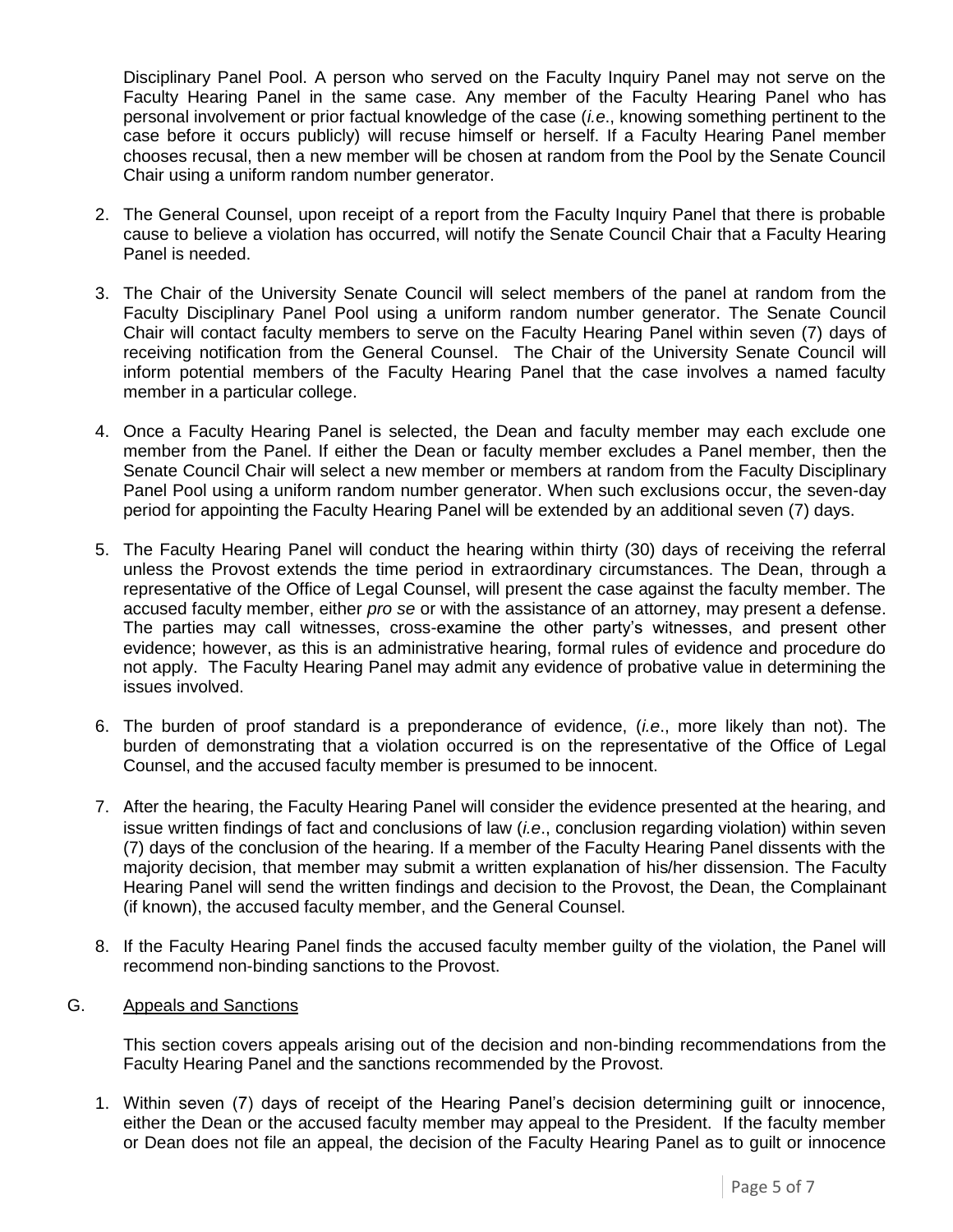will be final.

- 2. On an appeal of the Faculty Hearing Panel's decision concerning guilt or innocence, the President will review the factual findings for clear error and the conclusions of law *de novo*. In determining whether the factual findings are clearly erroneous, the President will determine whether substantial evidence supports the factual findings. The President will render a final decision on guilt or innocence within seven (7) days. If the President determines the faculty member is guilty, the President will remand the matter to the Provost for an imposition of sanctions.
- 3. When the faculty member has been determined to be guilty and when all appeals concerning guilt or innocence have been completed (*i.e*., time to appeal has expired or the President has rendered a decision), the Provost will determine the appropriate sanctions.
- 4. In making this determination, the Provost is guided, but not bound, by the Faculty Hearing Panel's recommendation, if any, concerning sanctions. If the Faculty Hearing Panel found the faculty member to be innocent, but the President reversed on appeal, there will be no Faculty Hearing Panel recommendation. The Provost may impose a range of sanctions from verbal reprimand to initiation of termination and tenure revocation proceedings in accordance with KRS § 164.230 and Governing Regulation X. The Provost will send notification of the decision on sanctions to the Dean, the faculty member, the Complainant (if known), and the General Counsel.
- 5. Within seven (7) days of receipt of the Provost's decision regarding sanctions, the accused faculty member may appeal the Provost's decision regarding sanctions to President. On an appeal of the sanctions, the President will consider whether the sanction is reasonable in light of sanctions imposed on similarly situated staff members and similarly situated faculty in other colleges. The President will render a final decision regarding sanctions within seven (7) days.
- 6. Sanctions will not take effect until the time to appeal the sanctions has expired or the President has rendered his decision.

### V. Retaliation

Retaliation is prohibited. Retaliation occurs when an adverse action is taken against a covered individual because he or she engaged in a protected activity (*i.e*., reporting discrimination or participating in an investigation of a discrimination report). (See AR 6.1)

## VI. Administrative Leave-With-Pay During the Process

At any time during the process beginning with receipt of an allegation, the Provost, after consultation with and on the advice of the General Counsel, may initiate immediate, involuntary administrative leave-withpay. The Provost may impose additional conditions as part of the administrative leave-with-pay.

The Provost will impose administrative leave-with-pay only if there is a risk that the accused faculty member's continued assignment to regular duties or presence on campus may cause harm to others in the University community, impede the investigation, or create a risk of continuing violations. The same immediate, involuntary administrative leave-with-pay will be imposed if there is an investigation by a law enforcement agency of a serious crime bearing on the alleged unacceptable conduct.

### References and Related Materials